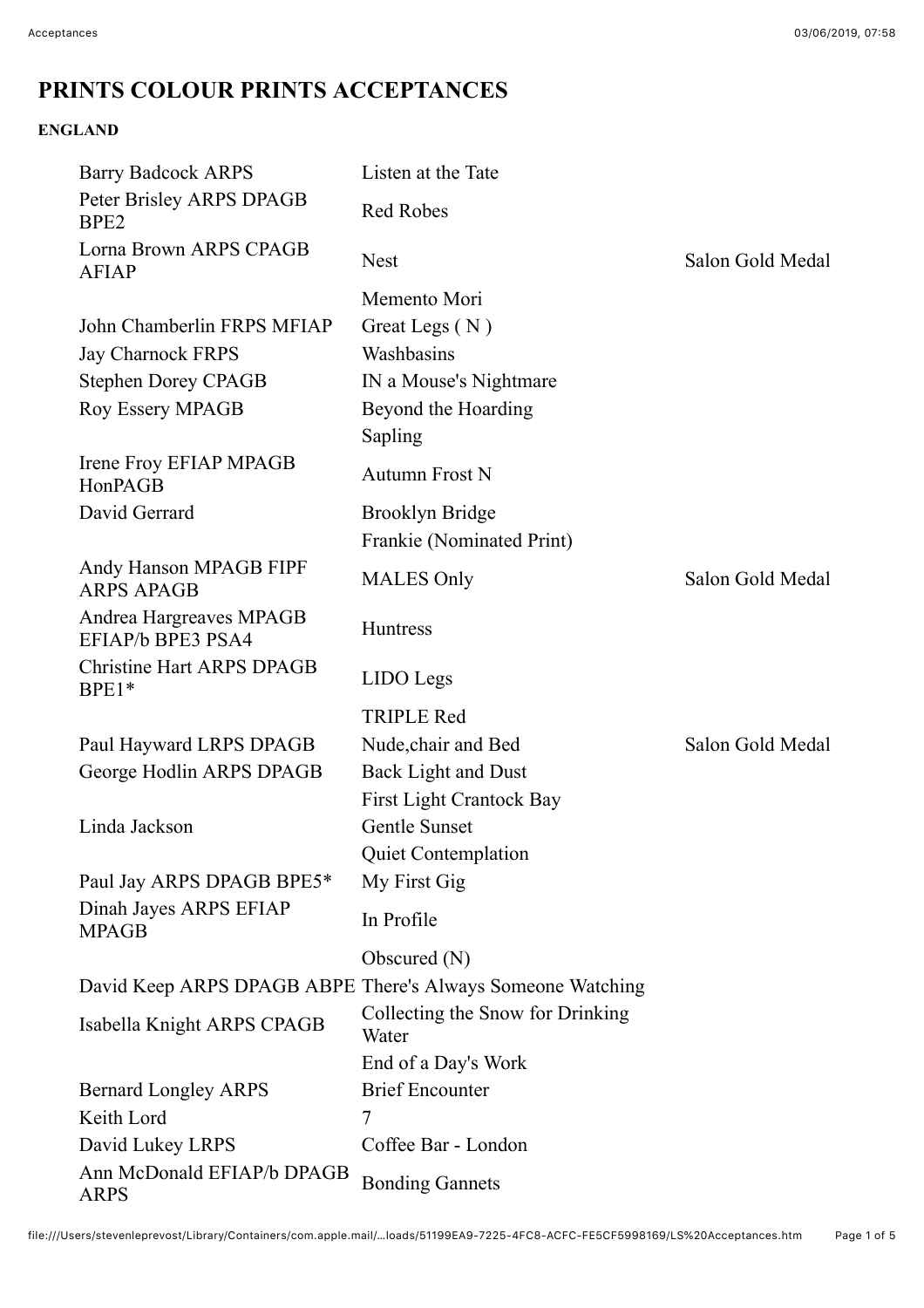|                                                      | <b>Gannets Sky Pointing</b>           |                  |
|------------------------------------------------------|---------------------------------------|------------------|
| Carol McNiven Young BPE2*<br><b>CPAGB FRPS AFIAP</b> | Prairie Sisters                       |                  |
| Ann Miles FRPS MPAGB FBPE                            | Pinhole Mimics Lowry (N)              |                  |
| Hugh Milsom FRPS MFIAP<br>EFIAP/D1                   | The Flower Meadow                     |                  |
| <b>Tony Moir</b>                                     | After the Rain, Mount Osorno          |                  |
| Jo Monro ARPS Ms Ms                                  | Peony Petals                          |                  |
| Julie Mullings DPAGB                                 | <b>WALKING</b> the Dog                |                  |
| Colin New                                            | Winter Light (N)                      |                  |
| Rebecca Nex                                          | Last Glow of the Light N              |                  |
|                                                      | <b>Trailing Fern</b>                  |                  |
| Sue O'Connell ARPS EFIAP/p<br>DPAGB BPE5*            | <b>Blue Boy</b>                       | Salon Gold Medal |
|                                                      | Brothers in Arms                      |                  |
| Erica Oram AFIAP CPAGB<br>$BPE3*$                    | Apprehension                          |                  |
| Dianne Owen FRPS                                     | <b>Tulip Picker</b>                   |                  |
| <b>Michael Palmer ARPS</b>                           | Taking the Picture                    |                  |
| Paul Parkinson LRPS CPAGB                            | The Dark Trees                        |                  |
| Judith Parry DPAGB AFIAP<br>HonPAGB                  | Figure in a White Room (N)            |                  |
|                                                      | Trio                                  |                  |
|                                                      |                                       |                  |
| David Pearson ARPS                                   | Liverpool Staircase                   |                  |
| Tim Pile FIPF MPAGB EFIAP/p                          | Temple Goddess N                      |                  |
| <b>Colin Prickett ARPS</b>                           | <b>IMPRESSIONISTIC</b>                |                  |
|                                                      | TURNERESQUE                           |                  |
| Liz Scott ARPS AFIAP                                 | <b>Another Donut Dear</b>             |                  |
|                                                      | Autumn Powderhill Wood                |                  |
| Margaret Sixsmith EFIAP/P FBPE<br><b>EPSA</b>        | <b>HUSKIES</b>                        |                  |
|                                                      | <b>PONIES</b> in Snow                 |                  |
| Anne Sutcliffe FRPS EFIAP<br><b>PPSA</b>             | Door Handles (N)                      |                  |
| Kyle David Tallett FRPS CPAGB                        | You Don't Always Need Eye Contact     | Salon Gold Medal |
| <b>Jack Taylor EFIAP DPAGB</b>                       | Alpaca Pair                           |                  |
| Janet Thorpe                                         | Recoleta Cemetery 2                   |                  |
| Maggi Tillotson ARPS                                 | Giving It the Elbow                   |                  |
| Carol Tipping FRPS EFIAP                             | <b>Llandwyn Ponies</b>                |                  |
| Jonathan Vaines LRPS CPAGB                           | Gardeners Question Time               |                  |
|                                                      | Measuring Up                          |                  |
| <b>Sue Vaines LRPS CPAGB</b>                         | Baking Day at No 78<br>Late for Lunch |                  |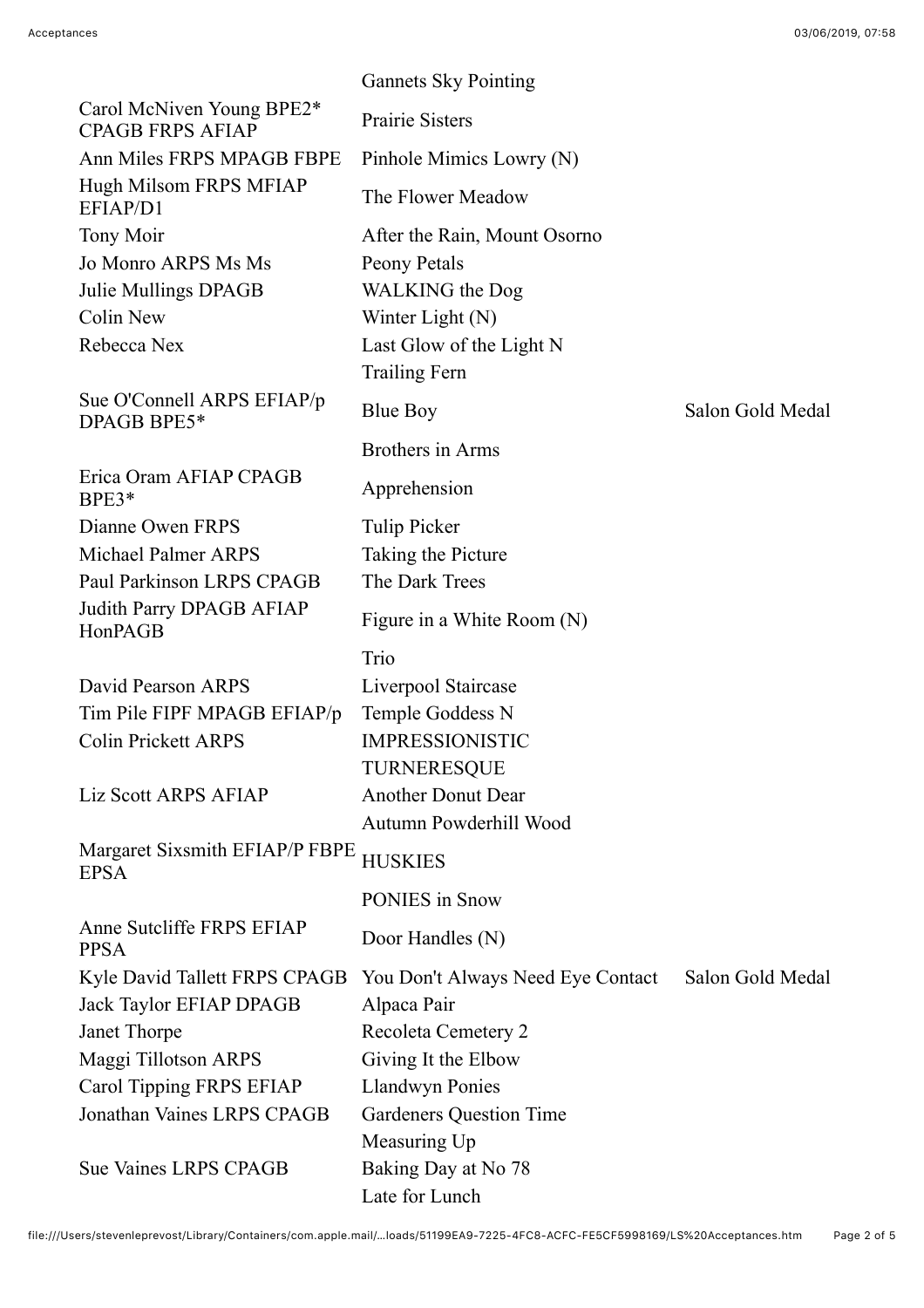| <b>DPAGB</b>           | Chrissie Westgate FRPS<br>Linda Wevill FRPS EFIAP/b      | The Guardian $(N)$<br>Hustle and Bustle |
|------------------------|----------------------------------------------------------|-----------------------------------------|
| <b>SCOTLAND</b>        |                                                          |                                         |
|                        | Anne Greiner MPAGB                                       | Home from Work<br>The Driver            |
| HonPAGB                | Rod Wheelans MFIAP MPAGB FIPF                            | <b>HMS</b> Caroline                     |
| <b>CHANNEL ISLANDS</b> |                                                          |                                         |
|                        | <b>Steven Le Prevost FRPS AFIAP</b><br><b>MPAGB FIPF</b> | Newhaven Farm<br>Together               |
| <b>INDIA</b>           |                                                          |                                         |
|                        | Sujoy Debnath EFIAP                                      | The Silent Figure                       |
| <b>IRELAND</b>         |                                                          |                                         |
|                        | Arthur Carron LIPF AIPF FIPF                             | <b>Half Face</b>                        |
| <b>ISRAEL</b>          |                                                          |                                         |
|                        | Leonid Goldin EFIAP                                      | Long Kiss<br>Women's Pain               |
| <b>UNITED STATES</b>   |                                                          |                                         |
|                        | Ines Labunski Roberts FRPS                               |                                         |

MemberofLOndonSalon WildlifePhotographeroftheyear2003Winner ShellWildlifePhotographeroftheYear2007 Inner Space N

## **PRINTS MONO PRINTS ACCEPTANCES**

## **ENGLAND**

| Vic Attfield FRPS MPAGB     | Head with Profile      |
|-----------------------------|------------------------|
|                             | <b>Play Station</b>    |
| <b>Barry Badcock ARPS</b>   | <b>Tulip Stairs</b>    |
| Bob Bishop EFIAP/g BPE4*    | Scruffy Kid            |
| Ken Breare FRPS EFIAP       | The Slate Fence N      |
| Wendy G. Davies             | The Godbarber          |
|                             | Potman Pat             |
| Judi Dicks ARPS BPE5* DPAGB | Waiting for His Master |

Salon Gold Medal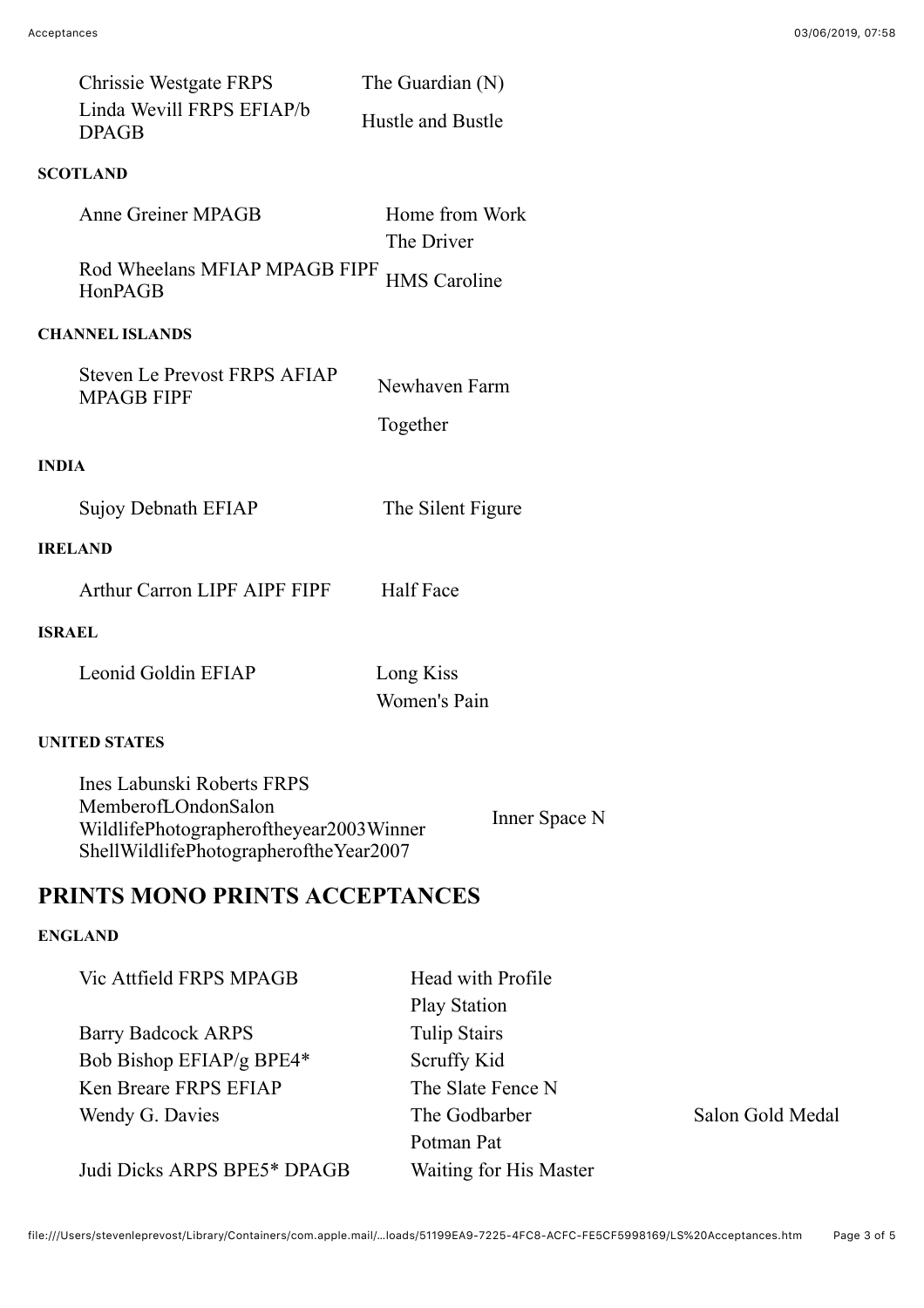| <b>Edward Draper LRPS</b>                                                    | Smile (Gum Bichromate Style of<br>Demachy London Salon 1903) |                  |
|------------------------------------------------------------------------------|--------------------------------------------------------------|------------------|
| Ralph Duckett MPAGB EFIAP APAGB                                              | Age of Knowledge                                             |                  |
| Roy Elwood FRPS EFIAP MPAGB                                                  | Figure with Butterfly Clip                                   |                  |
| <b>Roy Essery MPAGB</b>                                                      | <b>Natural Beauty</b>                                        |                  |
| Roger Ford FRPS EFIAP/g                                                      | Emancipation                                                 |                  |
| Les Forrester ARPS DPAGB EFIAP<br>$BPE3*$                                    | <b>Three Trees</b>                                           |                  |
| David Gerrard                                                                | 5th Avenue & 20TH Street                                     |                  |
| <b>Graham Hales DPAGB</b>                                                    | Looking for a Way Out                                        |                  |
| Lorraine Hardy AFIAP CPAGB BPE3*                                             | Doing the Books                                              |                  |
| Paul Jay ARPS DPAGB BPE5*                                                    | The Compnay of Men                                           |                  |
| Isabella Knight ARPS CPAGB                                                   | Two Up, Two Down                                             |                  |
| David Lowe ARPS DPAGB                                                        | Queensferry Crossing                                         |                  |
|                                                                              | <b>Samuel Beckett Bridge</b>                                 |                  |
| Jo Monro ARPS Ms Ms                                                          | Pig in the Middle                                            |                  |
| Sue O'Connell ARPS EFIAP/p DPAGB<br>$BPE5*$                                  | Caro Woman and Child                                         |                  |
| Erica Oram AFIAP CPAGB BPE3*                                                 | Confined                                                     |                  |
|                                                                              | The Ring                                                     |                  |
| Dianne Owen FRPS                                                             | Blinds at the Tate                                           | Salon Gold Medal |
|                                                                              | Extension                                                    |                  |
| Christopher Palmer FRPS EFIAP<br><b>DPAGB APAGB</b>                          | Siesta Time                                                  | Salon Gold Medal |
|                                                                              | Victoria Street                                              |                  |
| <b>Michael Palmer ARPS</b>                                                   | Canute                                                       |                  |
| Roger Parry MPAGB ARPS EFIAP<br>HonPAGB                                      | In the Mirror $(N)$                                          |                  |
|                                                                              | Jump                                                         |                  |
| John Pegram                                                                  | One Up Two Down                                              |                  |
| John Phillips BPE2*                                                          | Creature of the Night                                        |                  |
|                                                                              | Lone Rider                                                   |                  |
| Stephen Smith FRPS MPAGB<br>SteveSmithPhotographer<br>SteveSmithPhotographer | <b>Velez Rubio</b>                                           |                  |
|                                                                              | Zombie Rapper                                                |                  |
| Kyle David Tallett FRPS CPAGB                                                | Sofia                                                        |                  |
| David Thomas ARPS                                                            | Arc of a Diver                                               |                  |
| Maggi Tillotson ARPS                                                         | Dancing Shadow                                               |                  |
| Colin Westgate FRPS MFIAP MPAGB<br><b>APAGB</b>                              | Remembrance                                                  |                  |
| Andrew Wood ARPS AFIAP                                                       | Boy on a Train                                               |                  |